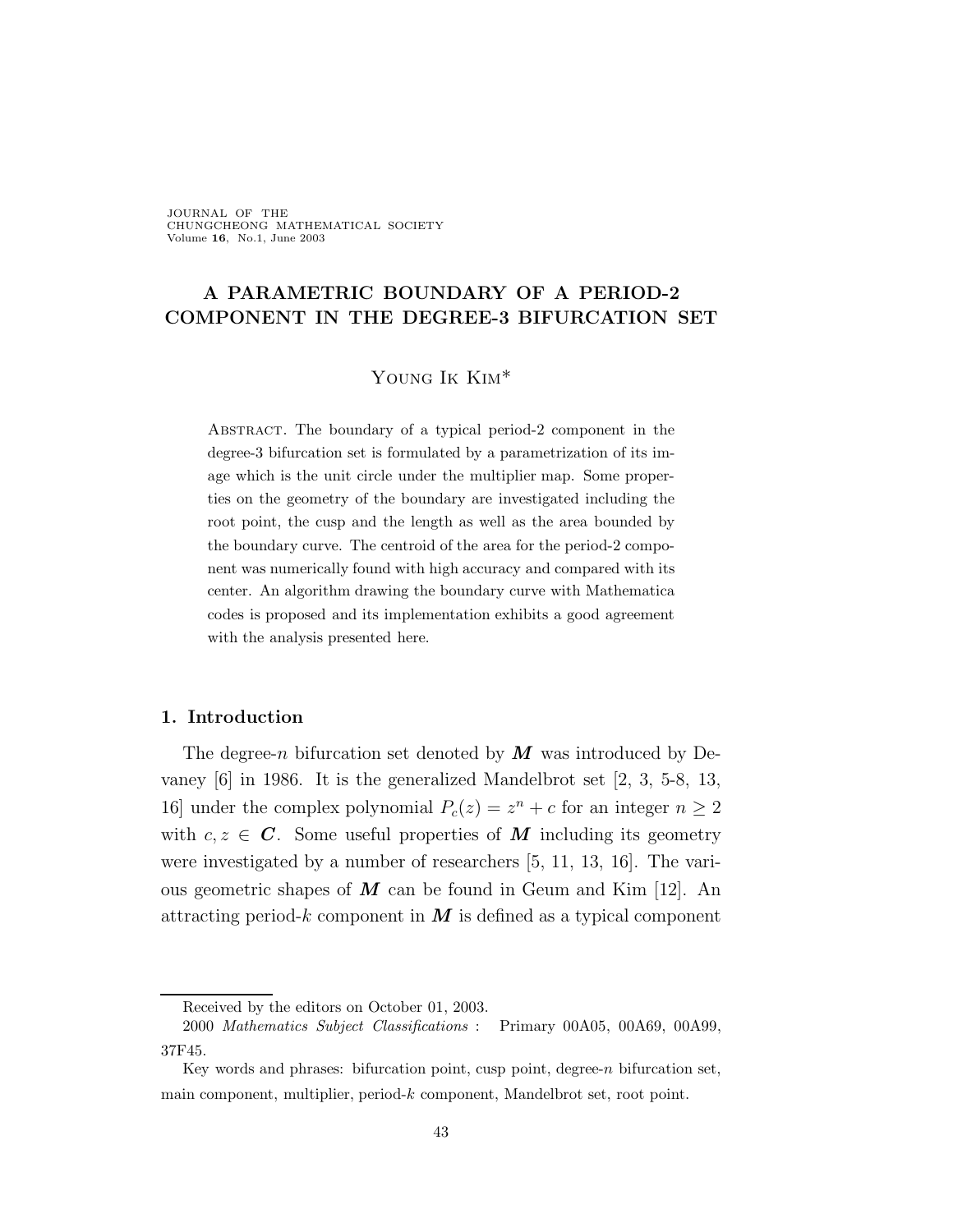$|15|$  of the set:

$$
\{c \in \mathbf{C} : \text{there exists } \xi \in \mathbf{C} \text{ such that } P_c^{\ k}(\xi) = \xi, |\frac{d}{dz} P_c^{\ k}(z)|_{z=\xi} < 1\}. \tag{1.1}
$$

and is denoted by  $\boldsymbol{M}_k'$ . When  $k = 1$ , the component is called the *main* component. A parametric boundary [11] of the main component in the degree-n bifurcation set is given by:

$$
c = -\frac{\alpha}{n}(n\cos\psi - \cos n\psi) + i\frac{\alpha}{n}(n\sin\psi - \sin n\psi),
$$
 (1.2)

with  $\alpha = (1/n)^{1/(n-1)}$ ,  $0 \le \psi < 2\pi$ . Let **W** be a component of some period in the Mandelbrot set (degree-2 bifurcation set) and  $\boldsymbol{D}$  be an open unit disk in the complex plane. Douady and Hubbard [9] showed that the multiplier map  $\lambda : \mathbf{W} \to \mathbf{D}$  is a conformal equivalence. It easily extends to a homeomorphism  $\lambda$  :  $\mathbf{W} \cup \partial \mathbf{W} \to \mathbf{D} \cup \partial \mathbf{D}$  by Caratheodory [8]. In particular, the boundary [2, 7, 13, 16] of a period-2 component in the Mandelbrot set is found to be a circle of radius  $\frac{1}{4}$ centered at  $(-1, 0)$ . It is a prime goal of this paper to establish the boundary of a period-2 component in the degree-3 bifurcation set [11, 12] whose geometric shape is shown in Figure 1.1. The component  $\boldsymbol{M}_{k}{}'$ is identified by a number and shaded in different patterns.

On the boundary of the main component along the y-axis, two period-2 components of cardioid shapes are born symmetrically about the x-axis. Due to the symmetry of  $M$ , the two components constitute a twin. Hence it suffices to investigate the properties of the period 2-component located above the x-axis. The boundary equation of this period-2 component will be formulated by a parametrization and some useful geometric properties of the boundary will be pursued. An algorithm and program codes written in Mathematica [17] are included to draw the boundary curve of the period-2 component. The computational boundary curve is illustrated with concluding remarks. The following notations and symbols will be used throughout the study.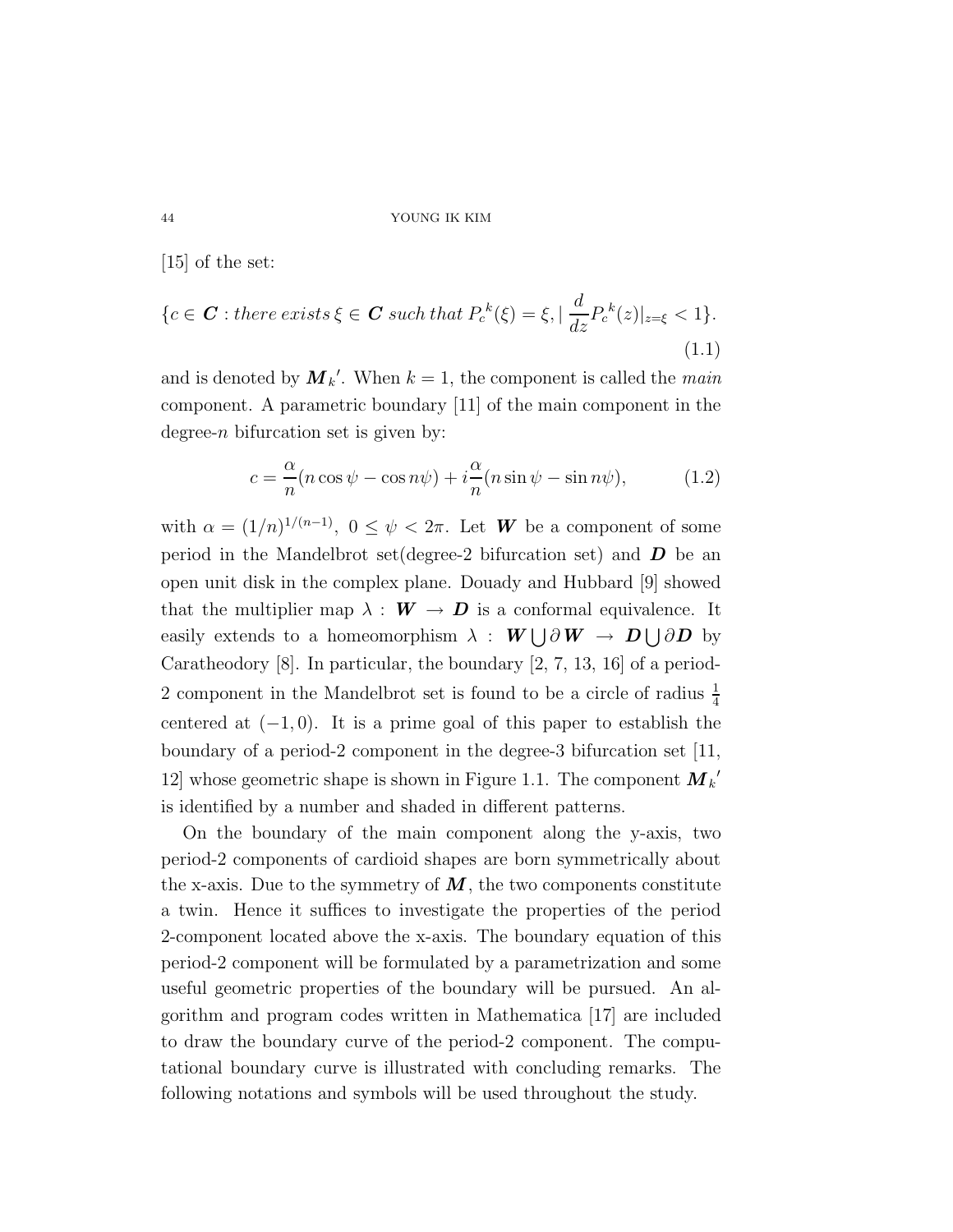

FIGURE 1. Bifurcation points on the boundary  $\partial M_{k}^{\prime}$ 

C : set of all complex numbers.  $R$ : set of all real numbers.  $N$ : set of all natural numbers.  $\partial H$  : boundary of the set  $H$ . [a, b] : interval  $\{x : a \leq x \leq b\}$ .  $f^{k+1}(z) = f \circ f^k(z)$ : k-fold composite map of f at z with  $f^0(z) = z$ .  $f'(z)$ : complex derivative of f evaluated at z.  $\bar{z}$ : complex conjugate of z.  $i = \sqrt{-1}$ : imaginary unit.

We will next introduce some definitions and investigate some theorems regarding the properties of the degree-n bifurcation set.

DEFINITION 1.1. Let  $P_c(z) = z^n + c$  for  $n \in \mathbb{N} - \{1\}$ , with  $c, z \in \mathbb{C}$ . Then the *degree-*n *bifurcation set* is defined to be the set

$$
\mathbf{M} = \left\{ c \in \mathbf{C} : \lim_{k \to \infty} P_c^{\ k}(0) \neq \infty \right\}.
$$

If  $n = 2$ , then *M* reduces to the *Mandelbrot set*.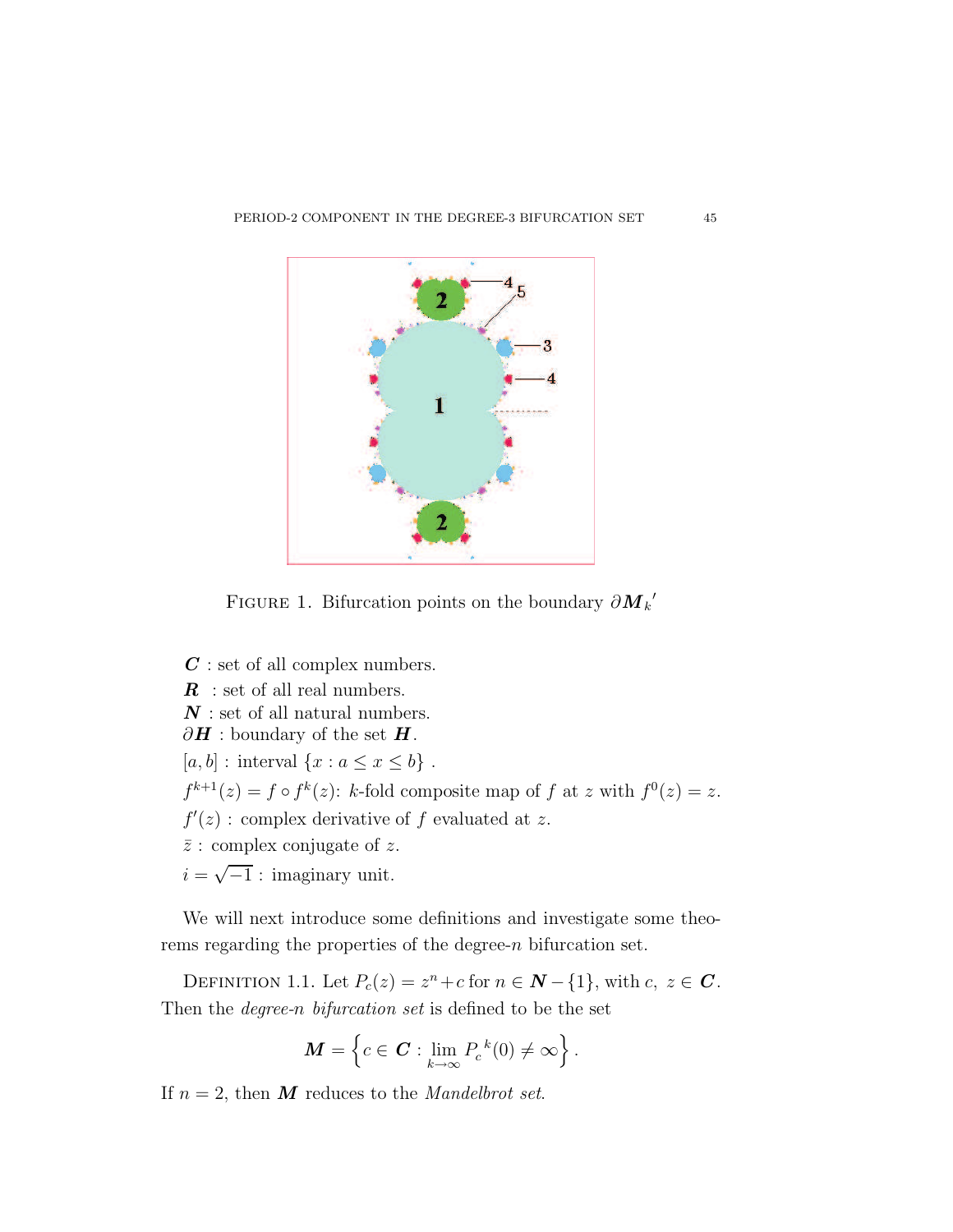DEFINITION 1.2. The sets  $P_m = \{c \in \mathbf{C} : c = re^{i\phi_m}, r \geq 0, \phi_m =$  $\frac{m\pi}{(n-1)}$  (for  $m = 1, 2, \cdots, 2n - 2$ ) are called the *rays of symmetry*. The set  $P_1$  is called the *principal ray of symmetry* and denoted by  $P$ . The set  $S = \left\{c \in \mathbf{C} : c = re^{i\theta}, r \ge 0, 0 < \theta \le \frac{\pi}{(n-1)}\right\}$  is called the *principal sector*.

The following theorem confirms the geometric symmetry of the degreen bifurcation set with respect to rays of symmetry in the complex plane.

Theorem 1.1. *The degree-*n *bifurcation set* M *is symmetric in the c*-parameter plane about  $P_m$  for all  $m \in \{1, 2, \dots, 2n - 2\}$ .

 $\Box$ 

*Proof.* See p. 224, Geum and Kim [12].

DEFINITION 1.3. Let f be a complex-valued function on  $C$ . The (*forward*) *orbit* of  $z_0 \in \mathbb{C}$  under f is defined by the sequence  $\{z_k \in \mathbb{C}$ :  $z_k = f^k(z_0), k = 0, 1, 2, \cdots$ }. If f is analytic[1] on  $C$  and  $f'(\omega) = 0$ , then  $\omega \in \mathbf{C}$  is called a *critical point*. The orbit of  $\omega$  is called the *critical orbit*. If there exists a smallest positive integer m satisfying  $f^{m}(z_0) = z_0$  for  $z_0 \in C$ , then  $z_0$  is called the *period-m*(*m-periodic*) *point* and the orbit of  $z_0$  is called the *m-cycle* or *period-m orbit* and *m* is the *period* of the orbit. The number  $\lambda = \frac{d}{dz} f^{m}(z)|_{z=z_0}$  is called the *multiplier*(*eigenvalue*) of  $f^m$  at  $z_0$ . If  $|\lambda| < 1$ , the *m*-cycle is said to be *attracting*(*attractive*) and  $z_0$  is called the *period-m attractor*. If  $|\lambda| > 1$ , the *m*-cycle is said to be *repelling*(*repulsive*) and  $z_0$  is called the *periodm repeller.* If  $|\lambda| = 1$ , the *m*-cycle is said to be *indifferent*(*neutral*) and  $z_0$  is called the *indifferent*(*neutral*) *period-m point*. The point  $z_0$  is called *preperiodic*(*eventually periodic*) if  $z_k$  is periodic for some  $k > 0$ .

## 2. The boundary of a period-2 component in the degree-3 bifurcation set

We will formulate the boundary equation of a period-2 component in the degree-3 bifurcation set by a parametrization. The boundary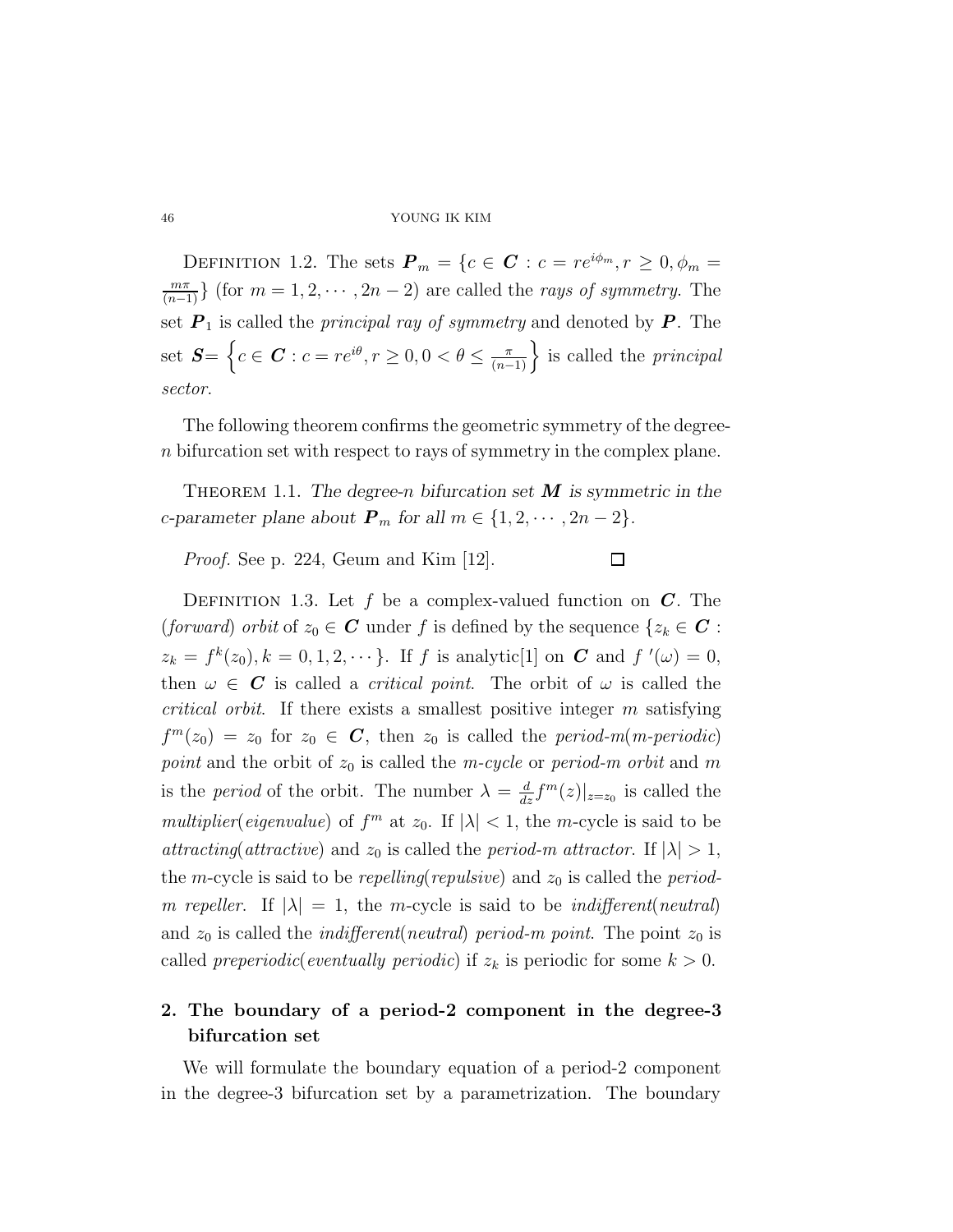equation is characterized as follows:

$$
P_c^2(z) = z,\t\t(2.1)
$$

$$
|\lambda| = 1,\tag{2.2}
$$

where  $P_c(w) = w^3 + c$ , z is a period-2 point of  $P_c$  and  $\lambda = \frac{d}{dw} P_c^2(w) |_{w=z}$ is a multiplier with  $w, c \in \mathbb{C}$ . The boundary curve is then described by c after eliminating  $z$  in the above two equations. Since Eq.  $(2.2)$ describes a circle in the image plane, we naturally introduce a parameter  $\phi \in [0, 2\pi)$  such that  $\lambda = e^{i\phi}$ . Rewriting Eq.(2.1) leads to

$$
(z3 + c)3 + c = z
$$
 (2.3)

From the elementary complex analysis [1], Eq. (2.2) can be rewritten as

$$
z(z3 + c) = (1/3) ei(\phi/2 + j\pi) \text{ for } j = 0, 1.
$$
 (2.4)

Let  $a = (1/3) e^{i(\psi + j\pi)}$  with  $\psi = \phi/2$ . Then Eq. (2.4) becomes

$$
z(z^3 + c) = a.
$$
 (2.5)

Combining Eq. (2.5) with Eq. (2.3) immediately yields  $c = z - (a/z)^3 =$  $a/z - z^3$  and  $(z-a/z)(z^2+a^2/z^2+a+1) = 0$ . Since  $z-a/z = z-(z^3+c) =$ 0 implies a fixed point which is no longer of interest, we extract period-2 points  $z$  of  $P_c$  from the equation:

$$
(z2 + a2/z2 + a + 1) = 0
$$
 (2.6)

Now we introduce Vièta's transformation  $t = z + a/z$  to obtain

$$
t = (a - 1)^{1/2} \tag{2.7}
$$

and

$$
c = a/z - z3 = a/z - z(z2) = a/z - z(-a2/z2 - a - 1)
$$
  
= a/z + a<sup>2</sup>/z + (a + 1)z = (a + 1)(z + a/z) = (a + 1)t  
= (a + 1)(a - 1)<sup>1/2</sup>. (2.8)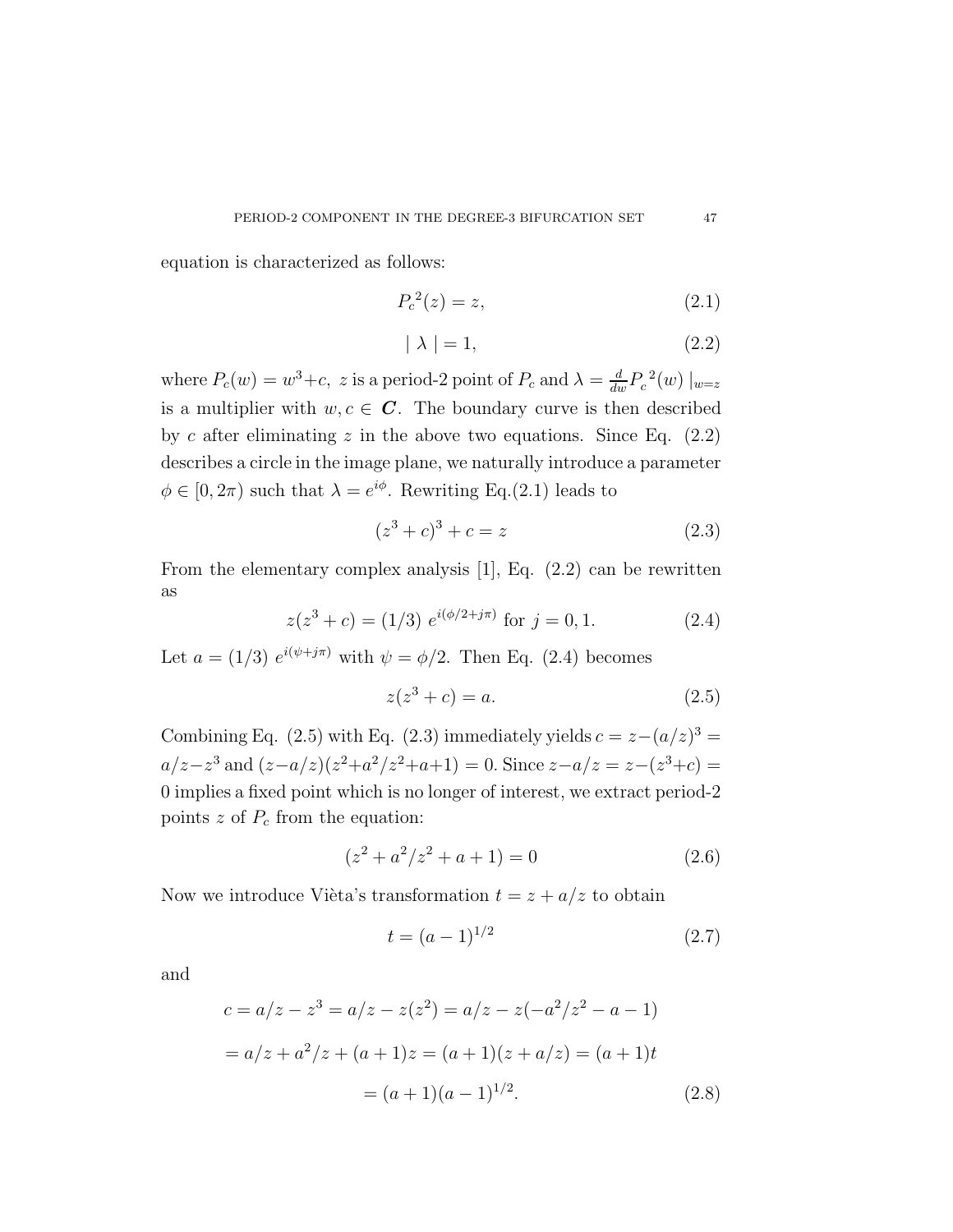Thus c has four branched values since a and  $(a-1)^{1/2}$  have two branched values. It follows that the boundary can be parametrized by  $c = c(\psi)$ with  $a = \pm e^{i\psi}/3$ . That is,

$$
c = (a+1)(a-1)^{1/2} = \pm r e^{i\theta}, \tag{2.9}
$$

where  $r = r_1\sqrt{r_2}$ ,  $r_1 = \sqrt{10 + 6\cos\psi}/3$ ,  $r_2 = \sqrt{10 - 6\cos\psi}/3$ ,  $\theta = \psi_1 + \psi_2/2$ ,  $\psi_1 = \tan^{-1} \left( \frac{\sin \psi}{3 + \cos \psi} \right)$  $\left(\frac{\sin\psi}{3+\cos\psi}\right),\,\psi_2=\tan^{-1}\left(\frac{\sin\psi}{-3+\cos\psi}\right)$  $-3+\cos\psi$ ) and  $0 \leq \psi < \pi$ .

The points c represented by Eq.  $(2.9)$  trace four branch curves  $\Gamma_1$ ,  $\Gamma_2$ ,  $\Gamma_1^*$  and  $\Gamma_2^*$  as shown in Figure 2.1-(a). Described in Section 3 is an algorithm drawing the boundary curve with Mathematica codes. Due to the symmetry  $[12]$  of  $M$  and in view of continuity of the boundary, it suffices to consider only one of the four branches. Consequently each branch is defined as follows:

$$
\Gamma_1 = \{c \in \mathbf{C} : c = re^{i\theta}, \ a = e^{i\psi}/3, \ 0 \le \psi < \pi\},\
$$
\n
$$
\Gamma_1^* = \{-c \in \mathbf{C} : c \in \Gamma_1\},\
$$
\n
$$
\Gamma_2^* = \{\bar{c} \in \mathbf{C} : c \in \Gamma_1\},\
$$
\n
$$
\Gamma_2 = \{\bar{c} \in \mathbf{C} : c \in \Gamma_1^*\} = \{-\bar{c} \in \mathbf{C} : c \in \Gamma_1\}.
$$
\n
$$
(2.10)
$$

The boundary of a period-2 component in the upper half plane is denoted by  $\partial \mathbf{M}_2'$  and is given by:

$$
\partial \mathbf{M}_2' = \Gamma_1 \bigcup \Gamma_2. \tag{2.11}
$$

It forms a closed curve enclosing the point  $W(0, 1)$ , which is the component center [12] of the period-2 component. We now pay attention to the parametric boundary of a period-2 component in the upper half plane and discuss some geometric properties of the boundary. The following Theorem 2.1 will reveal interesting facts on the boundary which looks like a cardioid.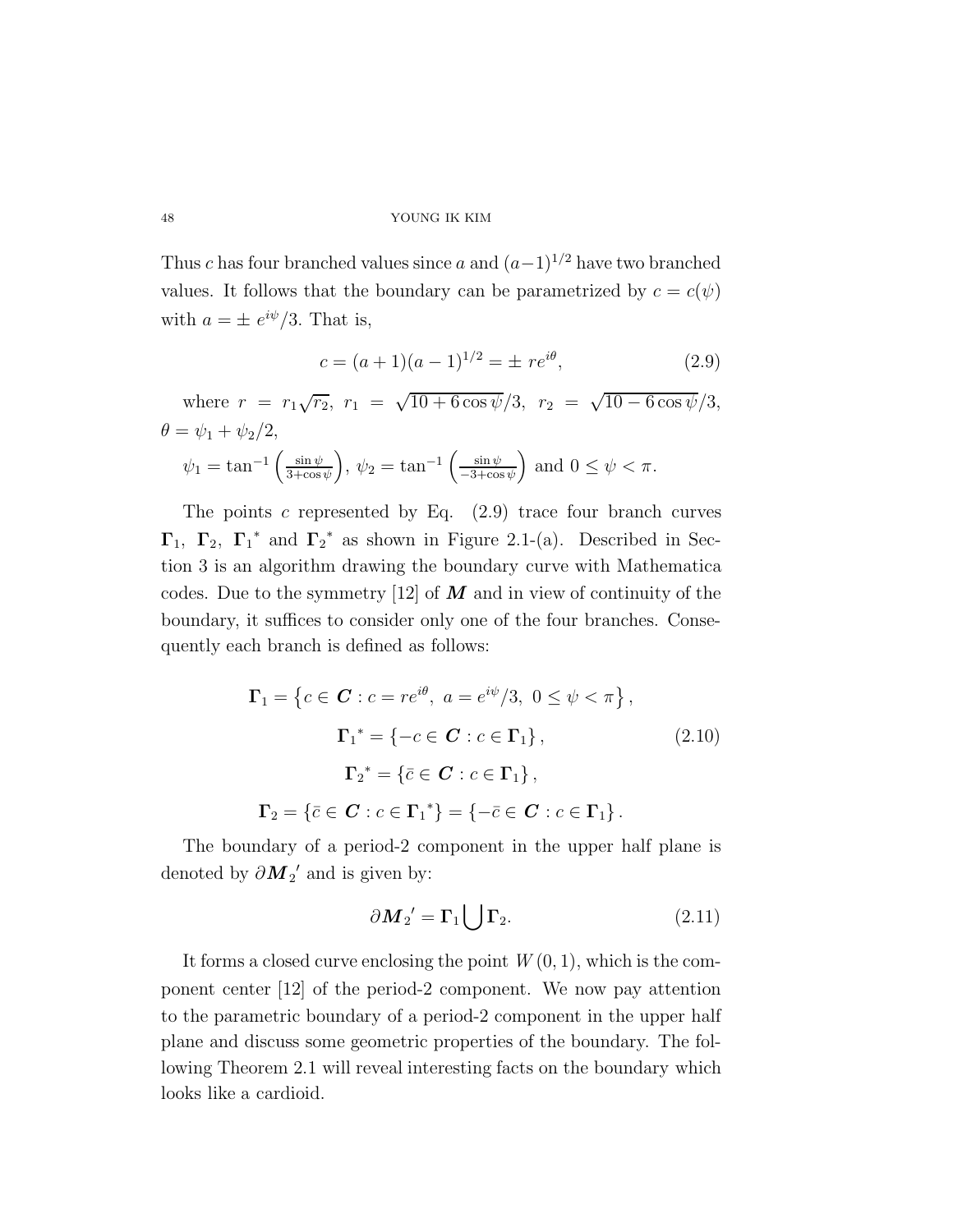

Figure 2.1: Boundaries of period-2 components

THEOREM 2.1. Let  $r_s = \frac{4\sqrt{2}}{3\sqrt{3}}$  $\frac{4\sqrt{2}}{3\sqrt{3}},\,r_{e}=\frac{r_{s}}{\sqrt{2}}=\frac{4}{3\sqrt{2}}$  $\frac{4}{3\sqrt{3}}, b = \frac{(r_s+r_e)}{2} = \frac{2\sqrt{3}(\sqrt{2}+1)}{9}$ 9 *and*  $\rho = (r_s - r_e)/2 = 2(\sqrt{2} - 1)/3\sqrt{3}$  *be given. Let*  $A(0, r_s)$ ,  $B(0, r_e)$ and  $F(0, b)$  be three given points on the y-axis. Let  $H, M_2'$  and  $\Omega$ *respectively denote the interior bounded by a cardioid* ∂*H specified below, a period-2 component in the degree-3 bifurcation set in the upper half plane and a disk of radius*  $\rho$  *centered at*  $F(0, b)$  *as shown in Figure* 2.1-(*b*). Let  $\partial$ **H**,  $\partial$ **M**<sub>2</sub><sup>'</sup> and  $\partial$ **Ω** *be represented by the parametric equations below:*

 $\partial$ **H** :  $x_1(t) = \rho \sin t (1 - \cos t), y_1(t) = \rho \cos t (1 - \cos t) + r_s, 0 \le t <$  $2\pi$ ,

 $\partial M_2$ ':  $x(\psi) = r \cos \theta$ ,  $y(\psi) = r \sin \theta$ , where r and  $\theta$  are defined as *in Eq. (2.9)* and  $0 \le \psi < 2\pi$ ,

 $\partial \Omega : x_2(u) = \rho \sin u, \ y_2(u) = \rho \cos u + b, \ 0 \le u \le 2\pi.$ *Then the following hold:*

 $(a)$  ∂ $M_2'$  is inscribed in ∂*H* with two osculating points A and B.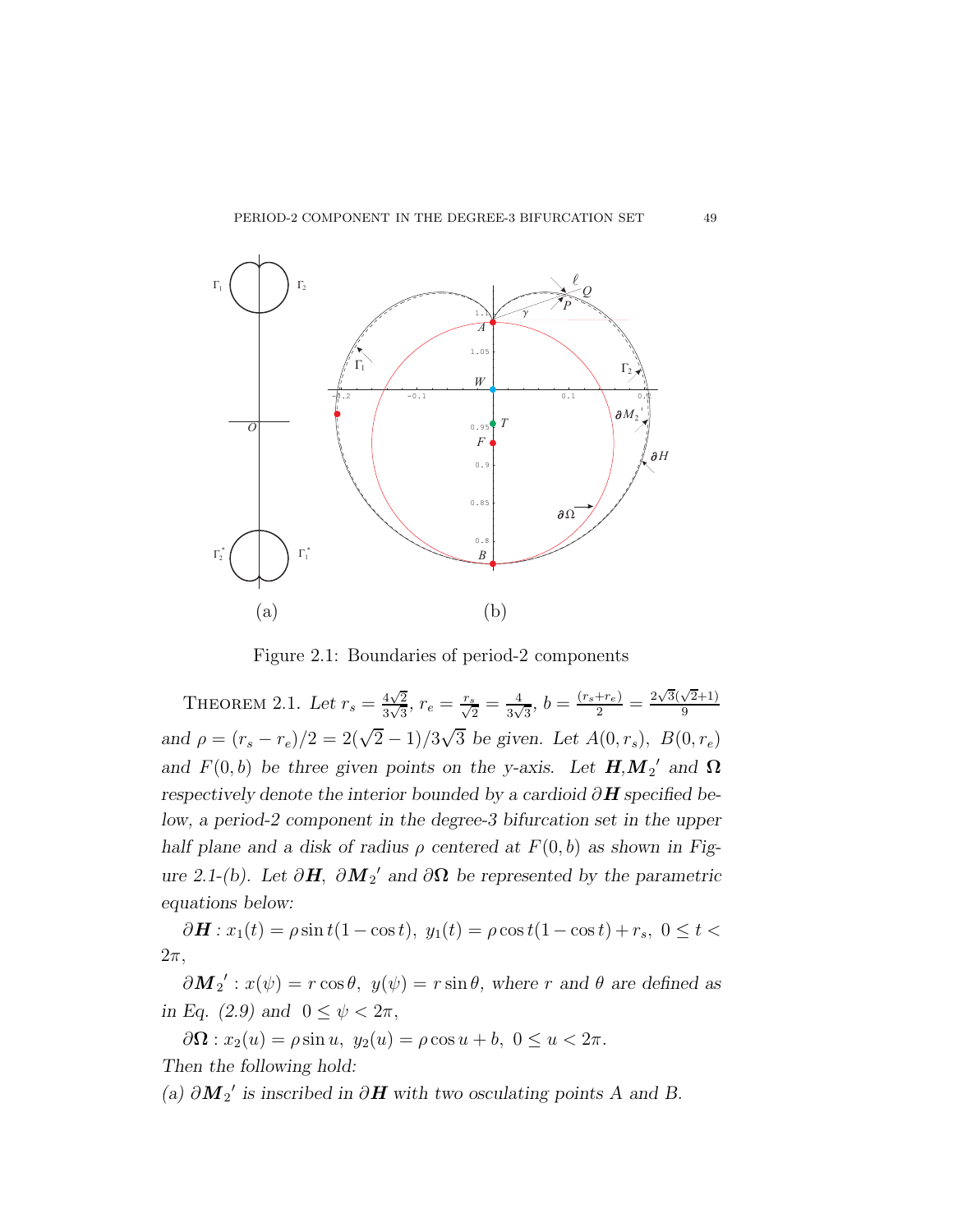$\partial$  *(b)*  $\partial$  $\Omega$  *is inscribed in*  $\partial$ *M*<sub>2</sub><sup> $\prime$ </sup> *with two osculating points A* and *B*.

(c) The perimeter length of  $\partial$ **H** is 16( $\sqrt{2}$ -1)/3 $\sqrt{3}$  ≈ 1.275446995936534763*.* 

(d) The perimeter length of  $\partial M_2'$  is approximately 1.264033759241096936.

(*e*) The area bounded by  $\partial$ **H** is 2(3−2 $\sqrt{2}$ )π/9 ≈ 0.119780463211699382.

(f) The area bounded by  $\partial M_2'$  is approximately 0.118042847838789250.

*(g) The point* A *is a cusp.*

*(h) The centroid of the period-2 component is located at*

(0, 0.95490055451650363748)*.*

*(i) The component center of the period-2 component is located at* (0, 1)*.*

*(j) The point* B *is a root point where the period-2 component buds from the boundary of the main component in the degree-3 bifurcation set.*

*Proof.* Due to the symmetry of  $M$ , we only consider  $\Gamma_2$ , the right half of  $\partial M_2'$  for our analysis. (a) Let  $\ell$  be a ray passing through the point A with an inclined angle  $-\pi/2 \leq \gamma \leq \pi/2$ . Let  $P(-x, y) =$  $P(-r\cos\theta, r\sin\theta)$  and  $Q(x_1, y_1) = Q(\rho\sin t(1-\cos t), \rho\cos t(1-\cos t)+$  $r_s$ ) be the crossing points of  $\ell$  with  $\partial M_{2'}$  and  $\partial H$ , respectively. To show that Q lies outside of P, it suffices to show  $\psi \leq t$  in  $[0, \pi]$ . Since  $\gamma = \tan^{-1}\left(\frac{y(\psi)-r_s}{x(\psi)}\right) = \tan^{-1}\left(\frac{y_1(t)-r_s}{x_1(t)}\right) = \pi/2 - t$ , we treat  $\gamma$  as a monotone function of  $\psi$  or t. It is clear that  $\gamma = \pi/2$  for  $\psi = 0$  or  $t = 0$ and  $\gamma = -\pi/2$  for  $\psi = \pi$  or  $t = \pi$ , which states  $\psi = t$  at the end points of  $[0, \pi]$ .

Figure 2.2 shows  $\gamma$  as a function of  $\psi$  or t as well as the angle t and  $\psi$  with a circle centered at A.

For any given  $-\pi/2 \leq \gamma \leq \pi/2$ , the graphical analysis immediately suggests that  $\psi \leq t \in [0, \pi]$ . It is easy to show that for  $\psi, t \in (0, \pi)$ the condition  $\psi < t$  is equivalent to

$$
\gamma = \tan^{-1}\left(\frac{y(\psi) - r_s}{x(\psi)}\right) < \pi/2 - \psi. \tag{2.12}
$$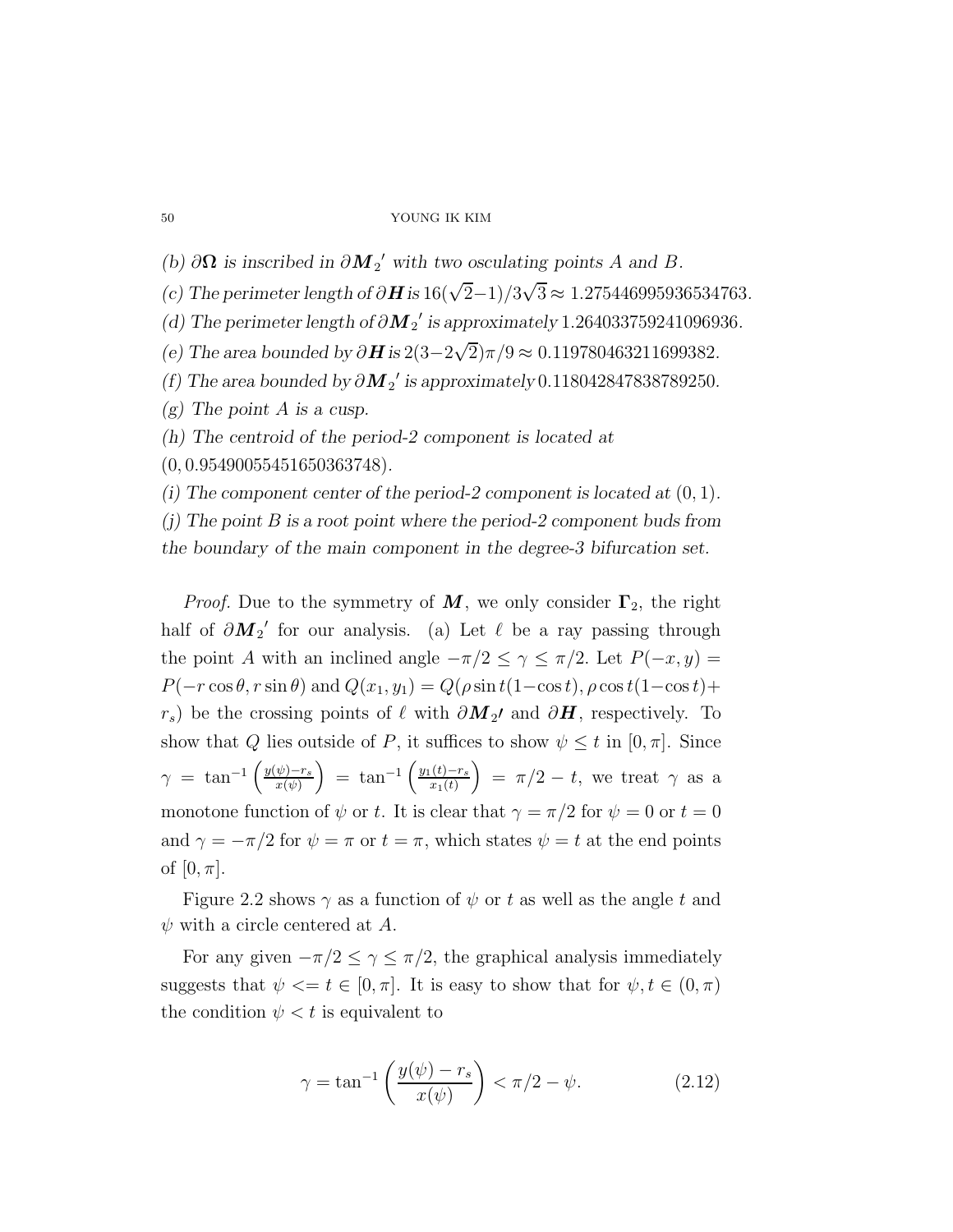

Figure 2.2: The inclined angle  $\gamma$  as a function of  $\psi$  or t

By the monotonicity of  $\tan \gamma$ , it is immediately equivalent to the condition that

$$
\left(\frac{y(\psi) - r_s}{x(\psi)}\right) < \frac{\cos\psi}{\sin\psi},
$$

from which it remains to show, for  $\psi \in (0, \pi)$ , that the newly defined continuous function  $f$  satisfies

$$
f(\psi) = \sin \psi \left( y(\psi) - r_s \right) + x(\psi) \cos \psi = r_s \sin \psi - r \cos(\psi - \theta) > 0. \tag{2.13}
$$

By a more detailed analysis, it can be shown that

$$
\frac{df(\psi)}{d\psi} = \frac{g(\psi)}{12 \cdot 2^{1/4} \cdot \sqrt{3}(5 - 3\cos\psi)^{3/4}\sqrt{5 + 3\cos\psi}},\tag{2.14}
$$

where 
$$
g(\psi) = 16(10 - 6 \cos \psi)^{3/4} \cdot \cos \psi \cdot \sqrt{5 + 3 \cos \psi} + 161 \sin(\psi - \theta)
$$
  
+  $3(\sin(2\psi - \theta) - 6\sin(3\psi - \theta) + 9\sin \theta - 3\sin(\psi + \theta)).$ 

An elementary calculus confirms that q has in  $(0, \pi)$  only one real zero  $\psi^*$  which is approximately 1.94304509978953403743. Since g is positive for  $\psi \in (0, \psi^*)$  and non-positive for  $\psi \in (\psi^*, \pi)$ , the monotonicity in each interval leads to the fact that  $f > 0 = \lim_{\psi \to 0^+} f(\psi)$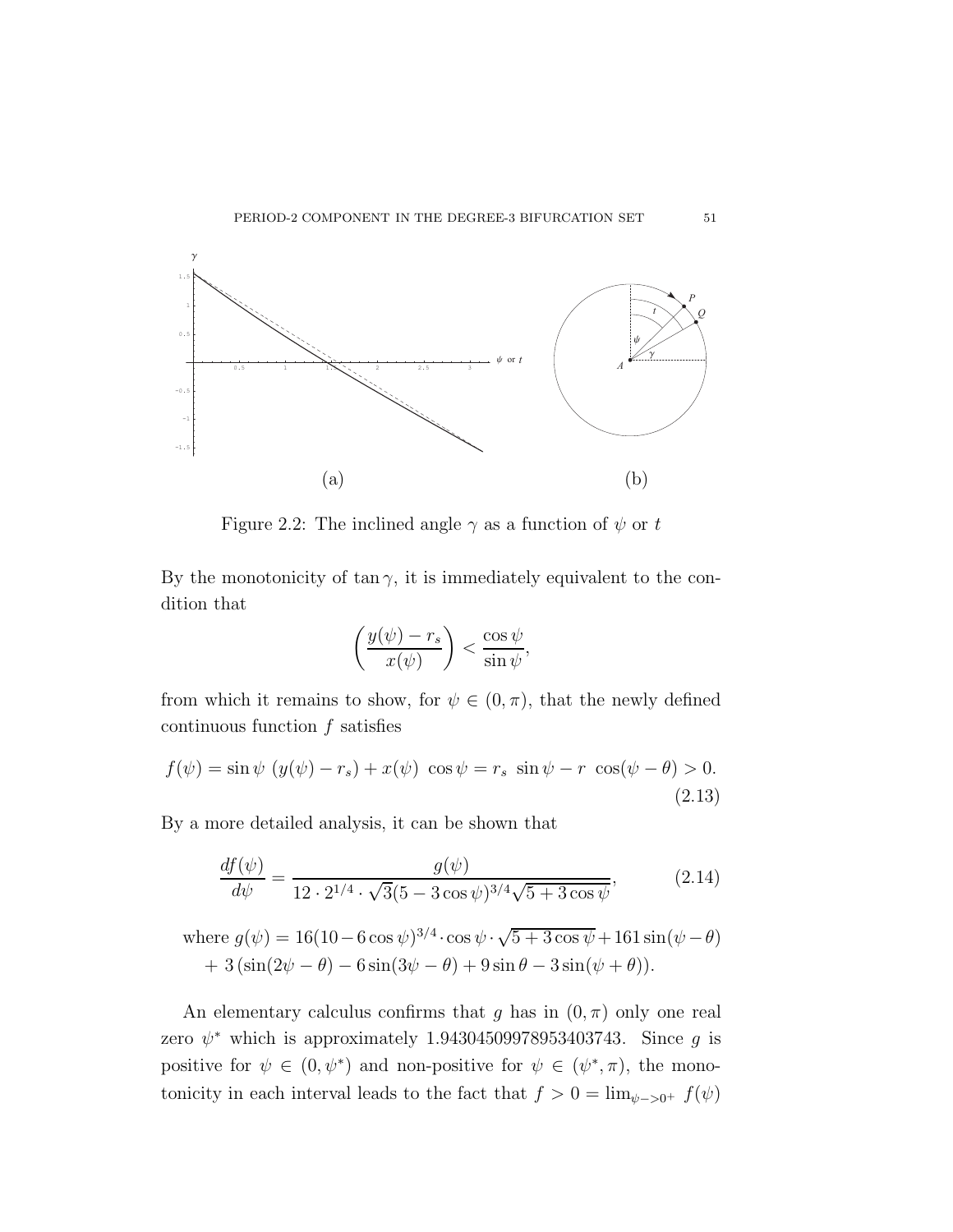for  $\psi \in (0, \psi^*)$  and  $f > 0 = \lim_{\psi \to \pi^-} f(\psi)$  for  $\psi \in (\psi^*, \pi)$ . Consequently  $f > 0 \in (0, \pi)$ . The points A and B are the osculating points since  $x_1(t)|_{t=0} = -x(\psi)|_{\psi=0} = 0$ ,  $x_1(t)|_{t=\pi} = -x(\psi)|_{\psi=\pi} = 0$ ,  $y_1(t)|_{t=0} = y(\psi)|_{\psi=0} = r_s$  and  $y_1(t)|_{t=\pi} = y(\psi)|_{\psi=\pi} = r_e$  are satisfied. This completes the proof.

(b) Let  $h(\psi) = (-x(\psi))^2 + y(\psi)^2 = x(\psi)^2 + y(\psi)^2$ , which measures the distance between  $(-x(\psi), y(\psi)) \in \Gamma_2$  and the point  $F(0, b)$ . Then the derivative  $h'(\psi)$  is given by

$$
h'(\psi) = \frac{\sin[\psi/2]\sqrt{2/\gamma}}{9} \left\{ w_1(\psi) + w_2(\psi) \right\},\tag{2.15}
$$

where 
$$
w_1(\psi) = -5 \cos(2\theta - \psi/2) + 9/2 \cdot \cos(2\theta + \psi/2)
$$
  
  $+ 9/2 \cdot \cos(2\theta + 3\psi/2) + 3 \cdot \cos(\psi/2) + 3 \cdot \cos(3\psi/2),$   
\n $w_2(\psi) = \frac{(2\sqrt{2}-2+2^{3/4}\gamma^{1/4}\sqrt{\beta}\sin\theta) \cdot (9\sin(\theta+3\psi/2) - \sin(\theta-\psi/2))}{2^{3/4}\gamma^{1/4}\sqrt{\beta}},$   
\n $\gamma = 5 - 3 \cos \psi$  and  $\beta = 5 + 3 \cos \psi$ .

It has three real zeros 0,  $\bar{\psi}$  and  $\pi$  with  $\bar{\psi} \approx 1.456050346953239800468$ , found by a numerical method of high precision. Hence  $h$  assumes its minima  $\rho^2$  at  $A(0, r_s)$  when  $\psi = 0$  or at  $B(0, r_e)$  when  $\psi = \pi$ . The points A and B are the osculating points since  $x_2(u)|_{u=0} = -x(v)|_{v=0} =$  $(0, x_2(u)|_{u=\pi} = -x(\psi)|_{\psi=\pi} = 0, y_2(u)|_{u=0} = y(\psi)|_{\psi=0} = r_s$  and  $y_2(u)|_{u=\pi} = -x(u)|_{\psi=\pi} = 0$  $y(\psi)|_{\psi=\pi} = r_e$  are satisfied. This proves the assertion.

(c) The perimeter length of  $\partial H$  is from a basic calculus easily given by  $\int_0^{\pi} \sqrt{\left(\frac{dx_1}{dt}\right)^2 + \left(\frac{dy_1}{dt}\right)^2} dt = 8\rho = 16(\sqrt{2}-1)/3\sqrt{3} \approx 1.2754469959365347639.$ (d) The perimeter length of  $\partial M_2'$  is from a basic calculus easily given by

 $\int_0^{\pi} \sqrt{\left(\frac{dx}{d\psi}\right)^2 + \left(\frac{dy}{d\psi}\right)^2} d\psi \approx 1.264033759241096936$ , which was numerically found.

(e) Note that  $r(t) = \sqrt{x^2 + (y - r_s)^2} = \rho(1 - \cos t)$  defines a cardioid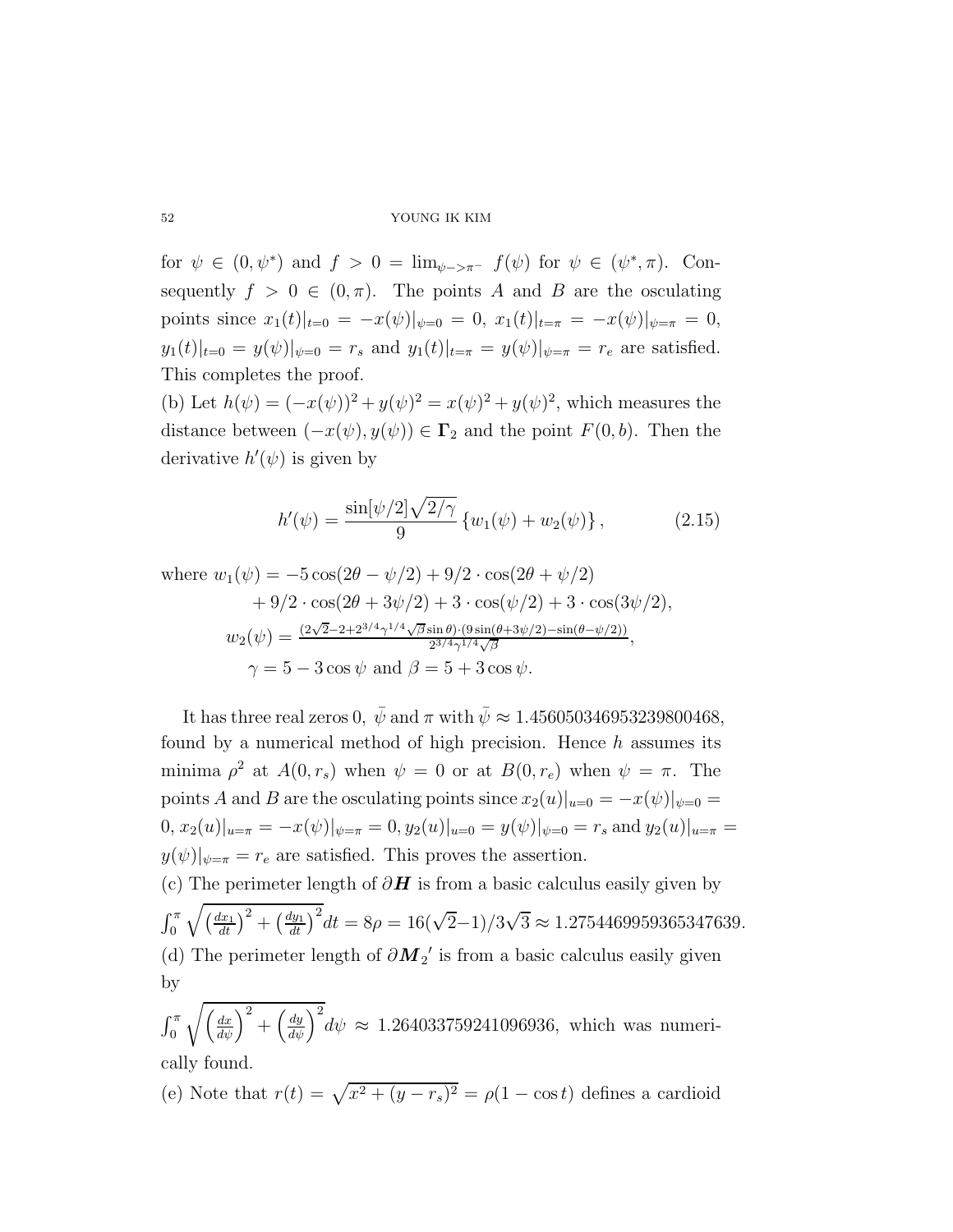with cusp point at  $A(0, r_s)$ . The area bounded by  $\partial H$  is thus from a basic calculus easily given by

 $2 \cdot \frac{1}{2}$  $\frac{1}{2} \int_0^{\pi} \rho^2 (1-\cos t)^2 dt = \frac{3}{2}$  $\frac{3}{2}\rho^2 \pi = 2(3-2\sqrt{2})\pi/9 \approx 0.119780463211699382.$ (f) The area bounded by  $\partial M_2'$  is from a basic calculus easily given by  $2(A_1 - A_2)$ , where  $A_1 = \int_0^{\psi^{\dagger}}$  $\int_0^{\psi^{\dagger}} |y(\psi)x'(\psi)| d\psi$  and  $A_2 = \int_{\psi^{\dagger}}^{\pi} |y(\psi)x'(\psi)| d\psi$ , with  $\psi^{\dagger} \approx 2.0081718975276435150$  as a parameter of the rightmost point on  $\partial M_2'$  found by numerical method of high precision. As a result, the area is approximately 0.118042847838789250.

(g) It can be shown that  $\frac{x'(\psi)}{y'(\psi)}$  $\frac{x'(\psi)}{y'(\psi)} = \frac{dx}{dy} = 0$  at  $\psi = 0$  and  $\frac{x'(\psi)}{y'(\psi)}$  $\frac{x'(\psi)}{y'(\psi)} = \frac{dx}{dy} > 0$  for  $\psi = \epsilon > 0$  with  $\epsilon$  as a sufficiently small positive number. The symmetry of  $M$  confirms that  $A$  is a cusp.

(h) The x-coordinate of the centroid T is obviously 0 due to the symmetry of  $\boldsymbol{M}_2'$ . Let  $\bar{y}$  be the y-coordinate of the centroid and S be the area bounded by  $\partial M_2'$ . Then we have

$$
\bar{y} = \frac{1}{S} \int_{M_2'} y \, dS. \tag{2.16}
$$

Divide the region  $M_2'$  into two subregions by the horizontal line passing the point A. In each subregion, appropriate expression for  $dS$  is considered to obtain the integral (2.16). A direct computation shows that  $\bar{y} = 0.95490055451650363748$ .

(i) See p. 230, Geum and Kim [10] for computing the component center W.

(j) The equation [8]  $\lambda^2 = 1$  with  $\lambda = \frac{d}{dw} P_c(w)|_{w=z}$  and z as a fixed point gives the corresponding root point satisfying Eq. (1.2).  $\Box$ 

# 3. Algorithm and implementation drawing  $\partial \overline{M}_2{}'$

In this section we list an algorithm and Mathematica codes drawing all the boundaries of period-2 components in the degree-3 bifurcation set. The symmetry of  $\boldsymbol{M}$  is effectively used in drawing the boundaries.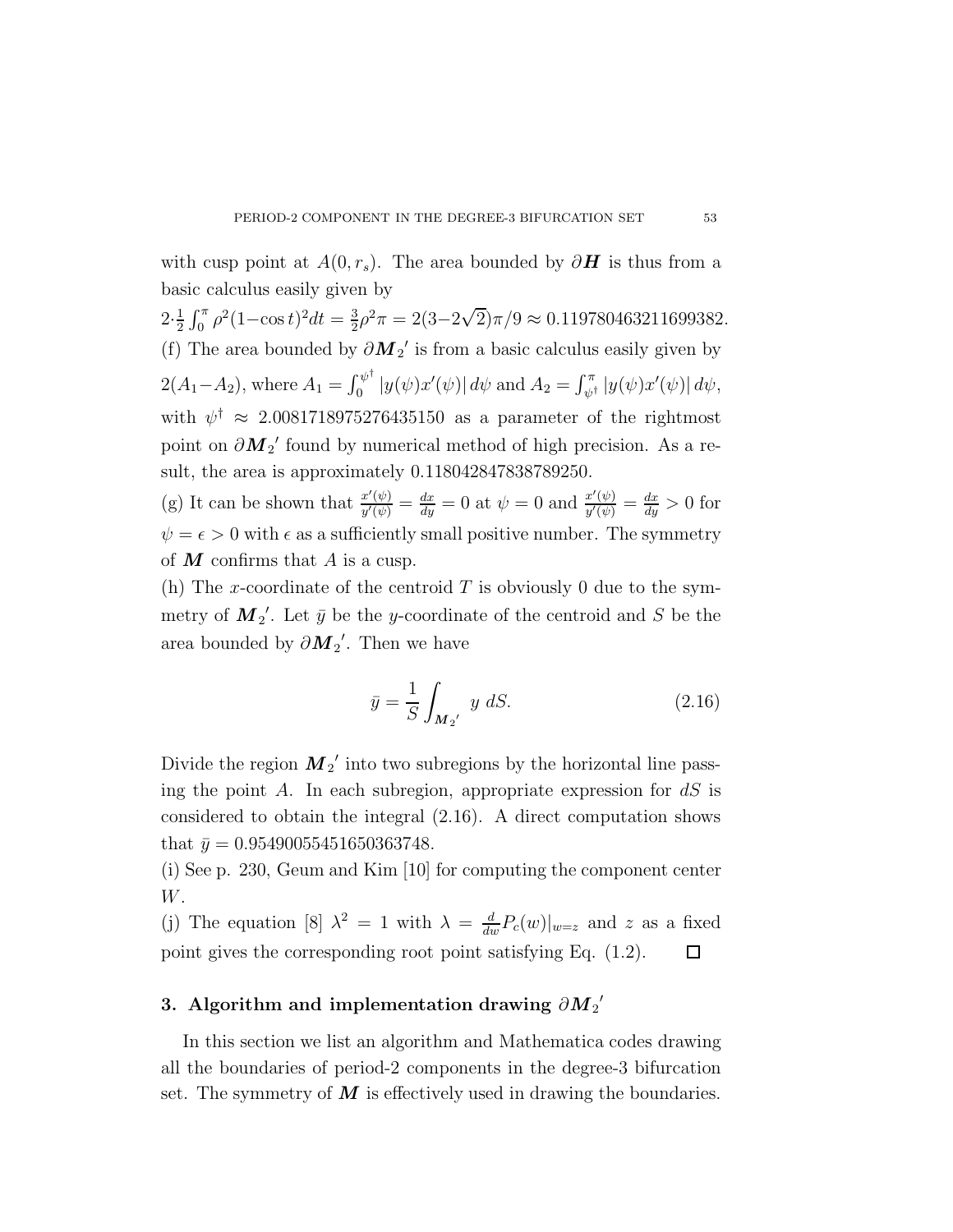The Mathematica[17] command *ParametricPlot* plays a critical role for plotting the boundaries. Figure 2.1-(a) shows an implementation result.

## Algorithm 3.1

- *Step 1*. Set variables  $r, r_1, r_2, \psi_1, \psi_2$  and  $\theta$  according to Eq. (2.9).
- *Step 2.* Let  $(x, y)$  represent a point on  $\Gamma_2$ , with  $x = r \cos \theta$  and  $y = r \sin \theta$ .
- *Step 3*. Plot  $(x(\psi), y(\psi))$ ,  $(-x(\psi), y(\psi))$ ,  $(x(\psi), -y(\psi))$ ,  $(-x(\psi), -y(\psi))$ simultaneously, with a parameter  $0 \leq \phi \leq \pi$ , using the symmetry of the degree-3 bifurcation set.

(*Mathematica Codes for Algorithm 3.1: The boundary* ∂M<sup>2</sup> ′ )  $r1 = 1/3*$ Sqrt $[10 + 6*$ Cos $[\psi]$ ];  $r2 = 1/3*Sqrt[10 - 6*Cos[\psi]];$  $\psi$ 1 = ArcTan[3 + Cos[ $\psi$ ], Sin[ $\psi$ ]];  $\psi$ 2 = ArcTan<sup>[-3</sup> + Cos[ $\psi$ ], Sin[ $\psi$ ]];  $r = r1*Sort[r2]; \theta = \psi 1 + \psi 2 / 2;$  $x = r * Cos[\theta]; y = r * Sin[\theta];$ ParametricPlot $\{\{x, y\}, \{-x, y\}, \{x, -y\}, \{-x, -y\}\}, \{\psi, 0, P\}$ ,  $PlotPoints \rightarrow 400, PlotStyle \rightarrow Thickness[0.02],$ AspectRatio  $\rightarrow$  Automatic, PlotRange  $\rightarrow$  All, Ticks  $\rightarrow$  None];

### 4. Results and Discussion

The approach in the proof of Theorem 2.1-(i) promisingly determines an inclusion relation whether a parametric boundary is inscribed in a known curve. The numerical results in Section 2 are found from the *FindRoot* command of *Mathematica* 4.0 [17], which is a basically a Newton's method [4, 10]. The command was employed with appropriate options such as  $AccuracyGoal \rightarrow 20$ ,  $DampingFactor \rightarrow 1$ ,  $MaxIterations$  $\rightarrow$  25 and *WorkingPrecisions*  $\rightarrow$  48. In order to obtain more accurate results, the computation was carried out with 48 significant digits of precision and the final numerical results are expected to be accurate up to approximately 20 significant digits.

The symmetry of  $M_2'$  was extensively used in the construction of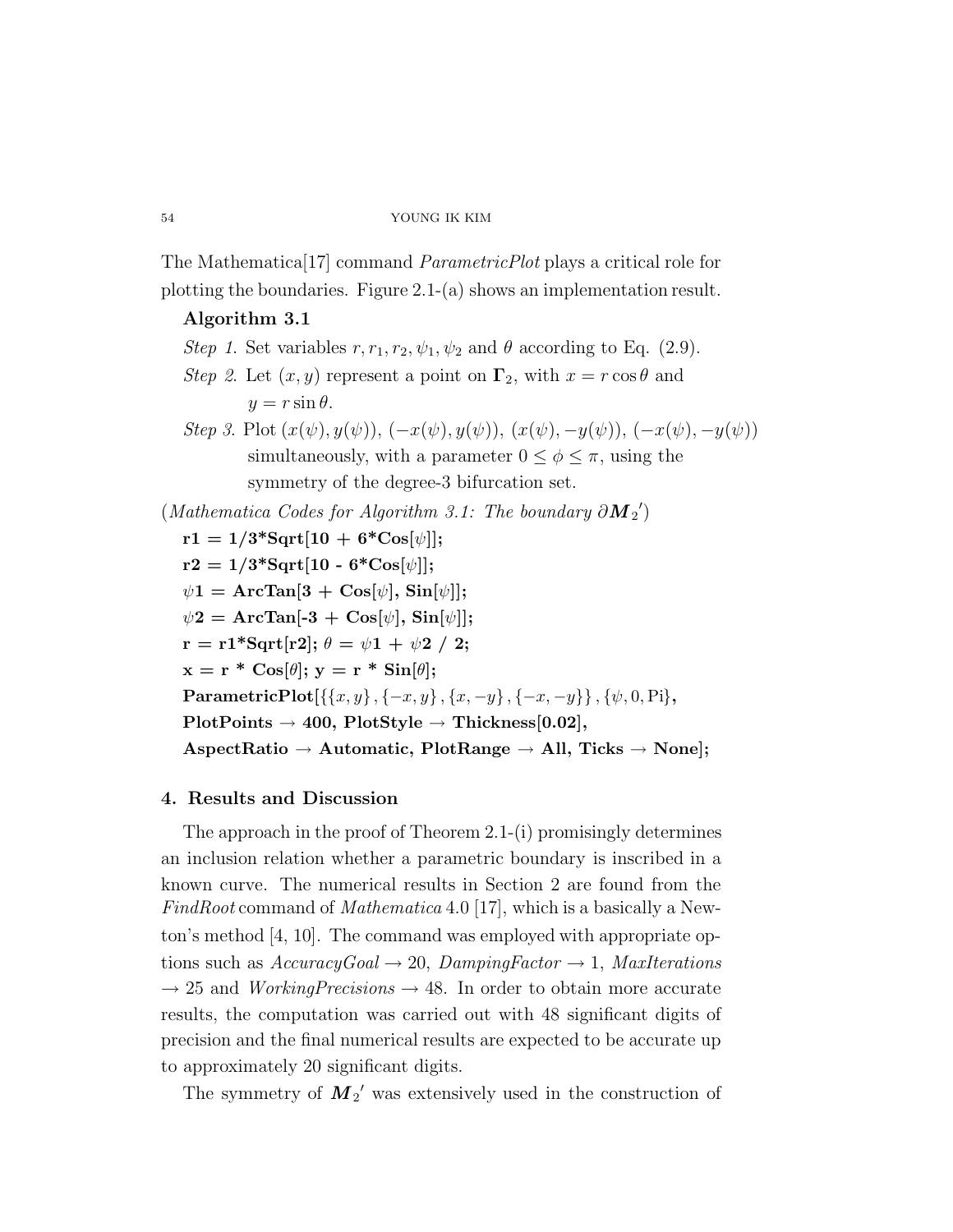the boundary  $\partial M_2'$ . The first branch as well as other branches was drawn with *ParametricPlot* command of *Mathematica* using symmetry and reflection.

In view of the results of Theorem 2.1, the boundary  $\partial M_2'$  in the degree-3 bifurcation set can be considered as a deformed cardioid whose area and length are slightly smaller (approximately 1.5 % and 0.9 % less) than those of the actual cardioid  $\partial$  . The perimeter length of  $\partial \bm{M}_2{}'$ and the area bounded by  $\partial M_2'$  are accurately obtained from the *NIntegrate* command of *Mathematica* with options such as *AccuracyGoal*  $\rightarrow$  20 and *WorkingPrecisions*  $\rightarrow$  48. The total area bounded by  $\partial M_2'$ is found to be approximately 0.2360856956775785 as a result of Theorem 2.1-(f), which occupies about 13.1 % of the estimated gross area of the degree-3 bifurcation set. The author of this paper estimated that the gross area is around 1.79 by the pixel counting method[14] with a common *escape-time algorithm* [2, 16] for the grid size of 15000 X 15000 in the region  ${c \in \mathbb{C} : |\text{Re}(c)| \leq 1.3515625, |\text{Im}(c)| \leq 1.3515625}$  with an iteration limit of 8192. The better estimation requires a higher iteration limit as well as a larger grid size. The boundary of the period-2 component  $\partial M_2'$  in the degree-3 bifurcation set is precisely inscribed in  $\partial H$ . The circle  $\partial \Omega$  is also inscribed in both  $\partial M_2'$  and  $\partial H$ . As a result of Theorem 2.1, we observe that  $\Omega \subset M_2' \subset H$ .

The computation of the centroid requires the topmost point (0.06718663, 1.1269745) and the point  $(0.155766139, r_s)$  where the horizontal line passing through A meets  $\Gamma_2$ . Observe that the centroid is located below the component center (0,1) as expected.

Since the boundary equations of period-2 components in the degree-3 bifurcation set are explicitly known by a parametrization as shown in Eq. (2.9), the escape-time algorithm constructing the whole degree-3 bifurcation set can be updated to bypass the points in period-2 components and to reduce the construction time. The current analysis shown in this study can be easily extended to the case when  $n \geq 4$  and  $k = 2$ , despite the expected complexity of the algebraic manipulation.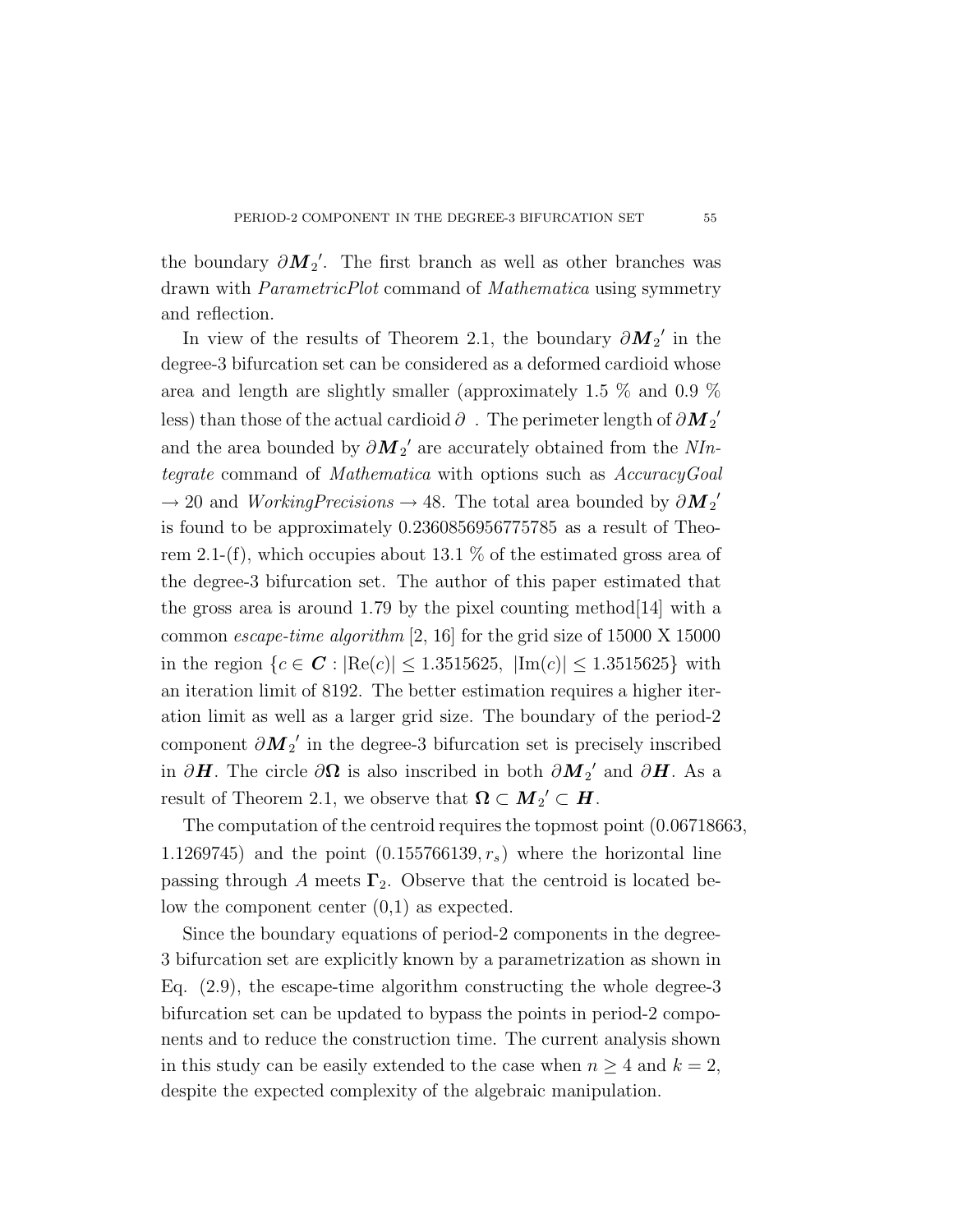#### **REFERENCES**

- 1. Lars V. Ahlfors, Complex Analysis, 3rd ed., McGraw-Hill Inc., 1979.
- 2. Michael F. Barnsley, Fractals Everywhere, 2nd ed., Academic Press Professional, 1993.
- 3. Lennart Carleson and Theodore W. Gamelin, Complex Dynamics, Springer-Verlag, 1995.
- 4. Samuel D. Conte and Carl de Boor, Elementary Numerical Analysis, McGraw-Hill, Inc., 1980.
- 5. Robert L. Devaney, An Introduction to Chaotic Dynamical Systems, Benjamin/Cummings Publishing Company Inc., 1986.
- 6. Robert L. Devaney, Chaos, Fractals, and Dynamics, Addison-Wesley Inc., 1990.
- 7. Robert L. Devaney, A First Course in Chaotic Dynamical Systems, Theory and Experiment, Addison-Wesley Inc., 1992.
- 8. Robert L. Devaney, Complex Dynamical Systems, The Mathematics Behind the Mandelbrot and Julia Sets, Proceedings of Symposia in Applied Mathematics, Vol. 49, Amer. Math. Soc., Providence, Rhode Island, 1994.
- 9. A. Douady and J. H. Hubbard, Iteration des polynomes quardratiques complexes, C. R. Acad. Sci., Paris I, 294 (1982), pp. 123–126.
- 10. George E. Forsythe, Michael A. Malcolm and Cleve B. Moler, Computer Methods for Mathematical Computation, Prentice-Hall Inc., 1997.
- 11. Young Hee Geum and Young Ik Kim, Intersection of the degree-n bifurcation set with the real line, J. Korea Soc. Math. Educ. Ser. B: Pure Appl. Math., 9 (2) (2002), pp. 113–118.
- 12. Young Hee Geum and Young Ik Kim, A study on computation of component centers in the degree-n bifurcation set, Intern. J. Computer Math., 80 (2) (2003), pp. 223–232.
- 13. Denny Gulick, Encounters with Chaos, McGraw-Hill Inc., 1992.
- 14. Robert P. Munafo, Pixel Counting, http://www.mrob.com/pub/muency/pixelcounting.html, 2003.
- 15. James R. Munkres, Topology, 3rd ed., Prentice-Hall Inc., 1975.
- 16. H. O. Peitgen and P. H. Richter, The Beauty of Fractals, Springer-Verlag, Berlin and Heidelberg, 1986.
- 17. Stephen Wolfram, The Mathematica Book, 4th ed., Cambridge University Press, 1999.